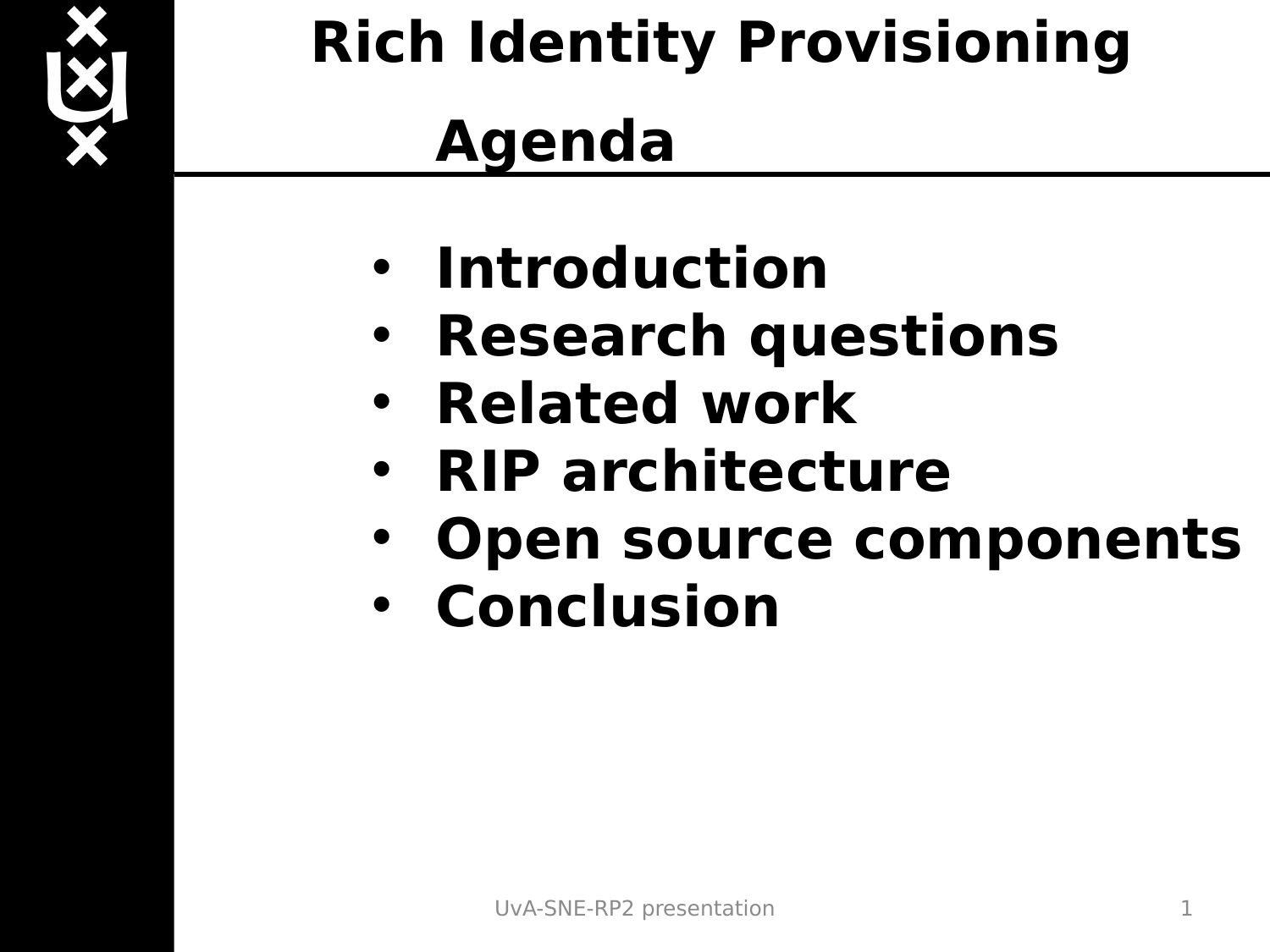

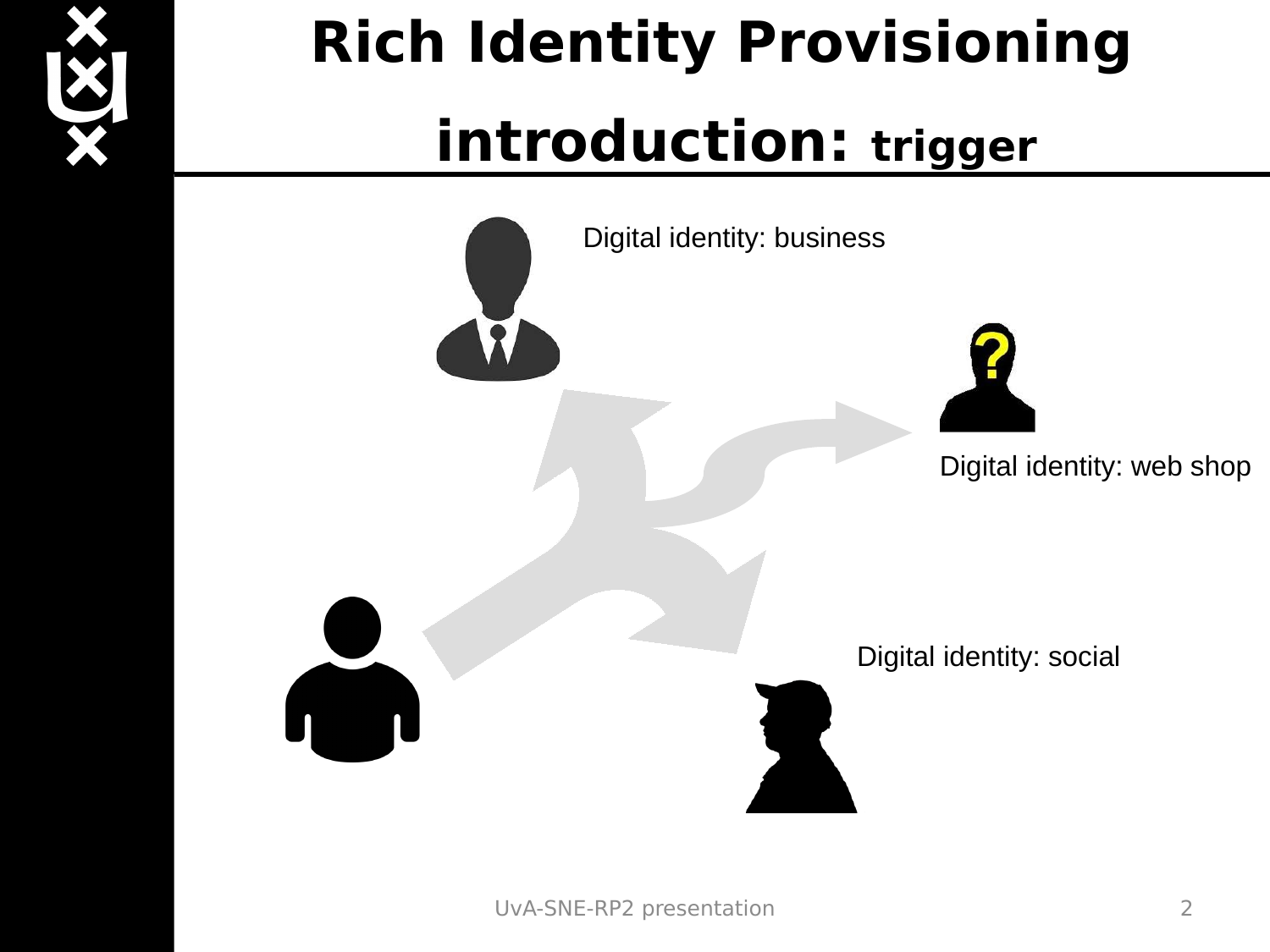

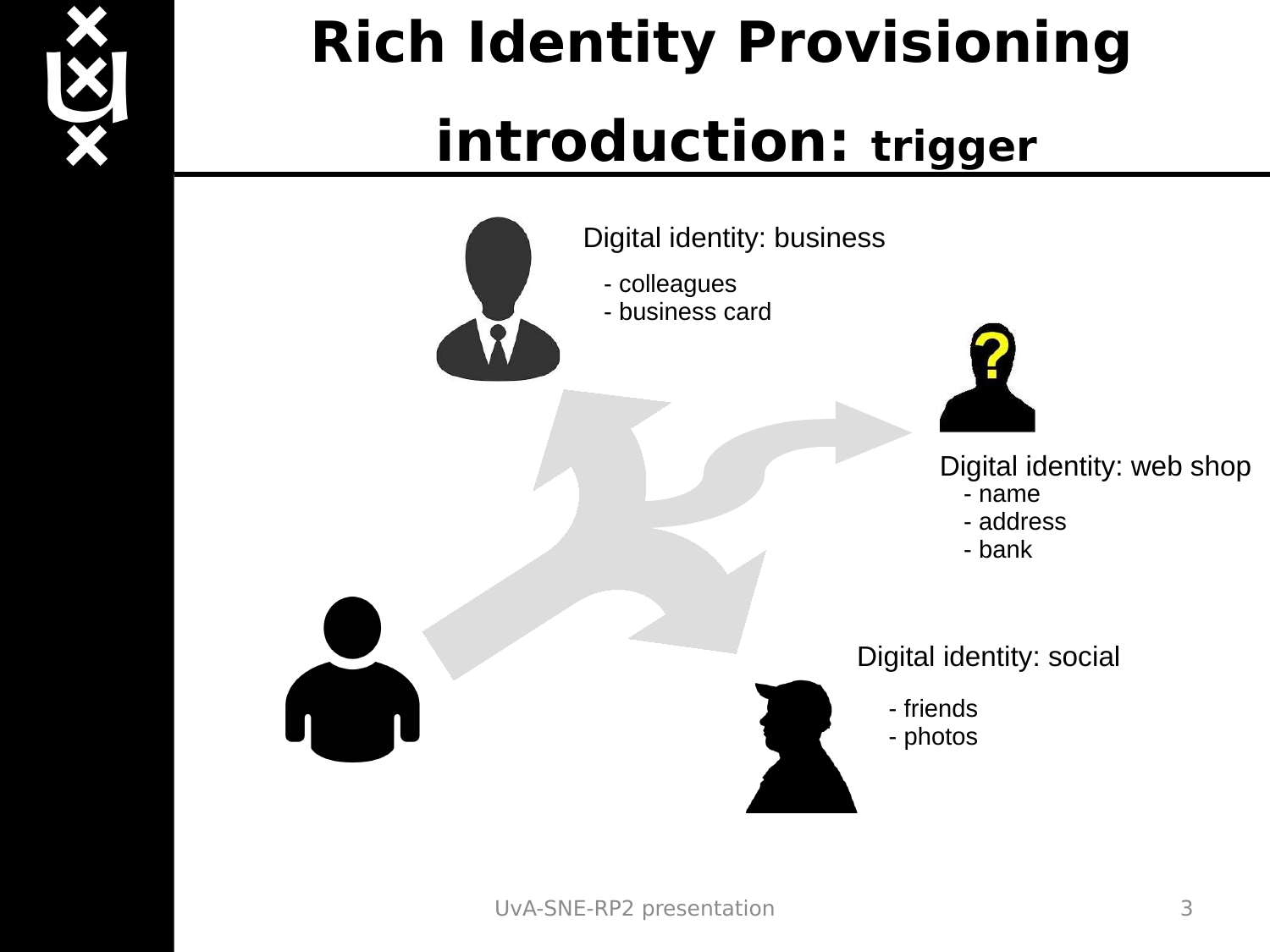

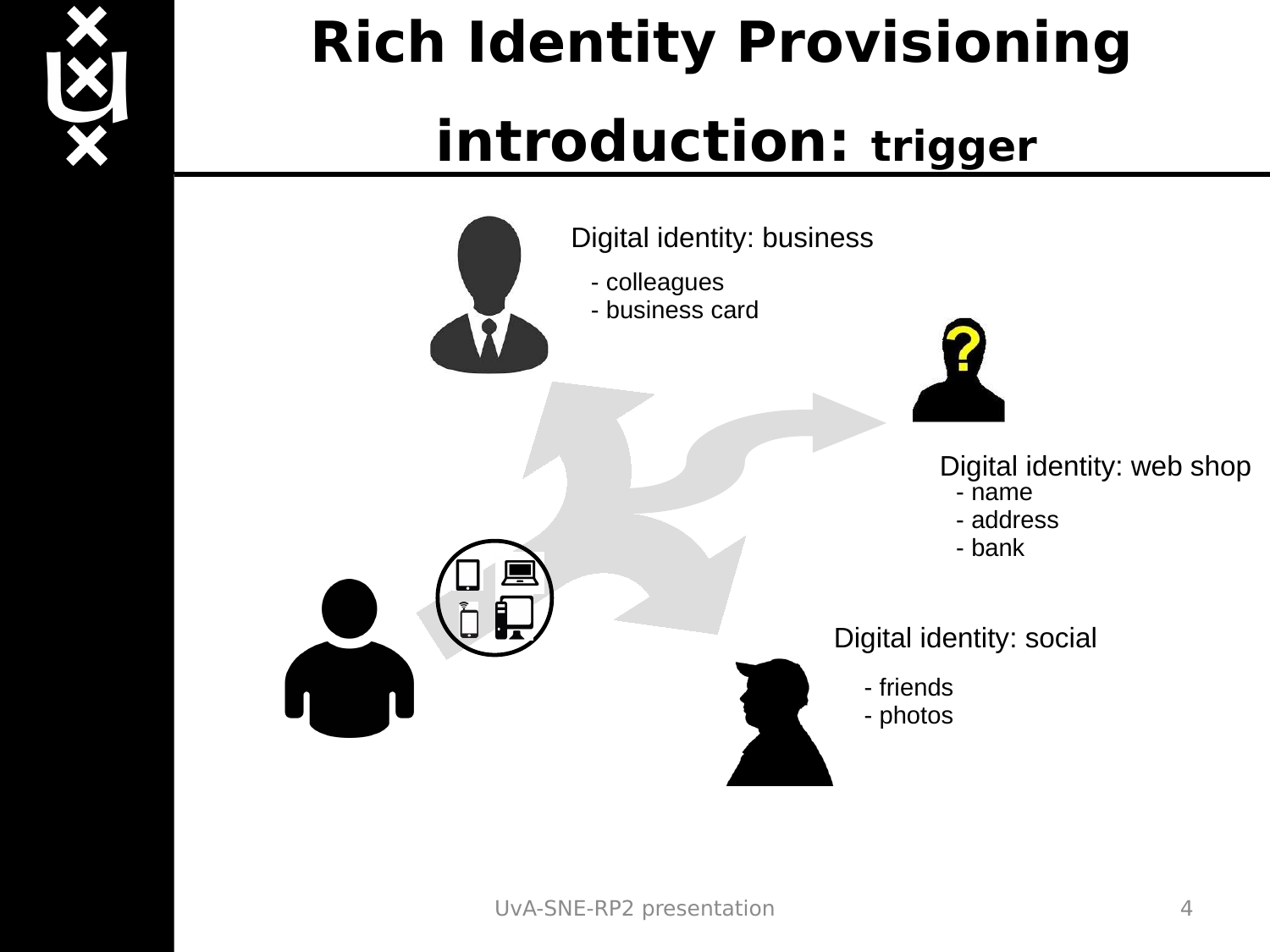

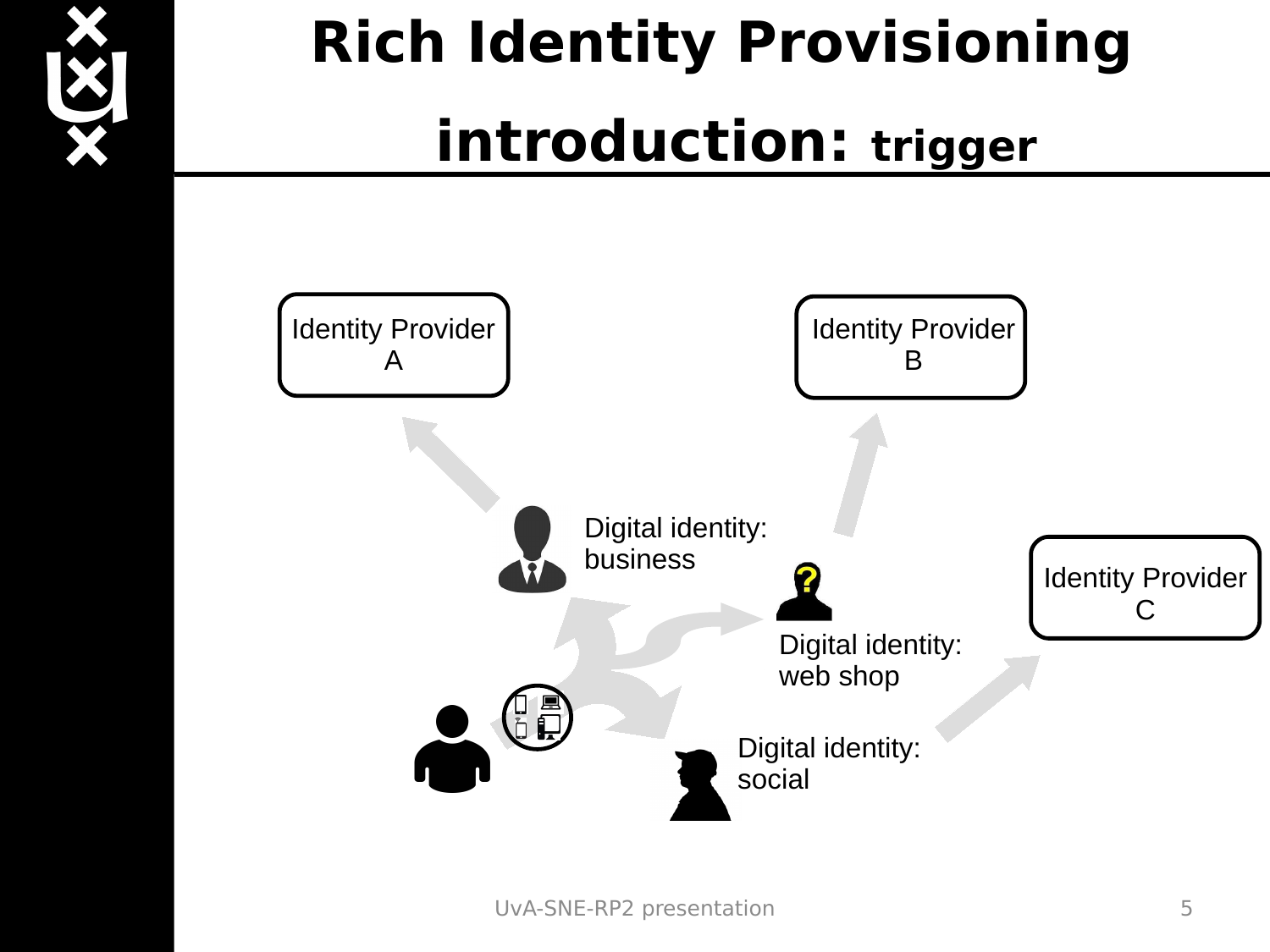

#### **Research Questions**

- *1.What architecture fits best to a user-centric identity provisioning system regarding Web access?*
- *2.What open source components fit into such a system?*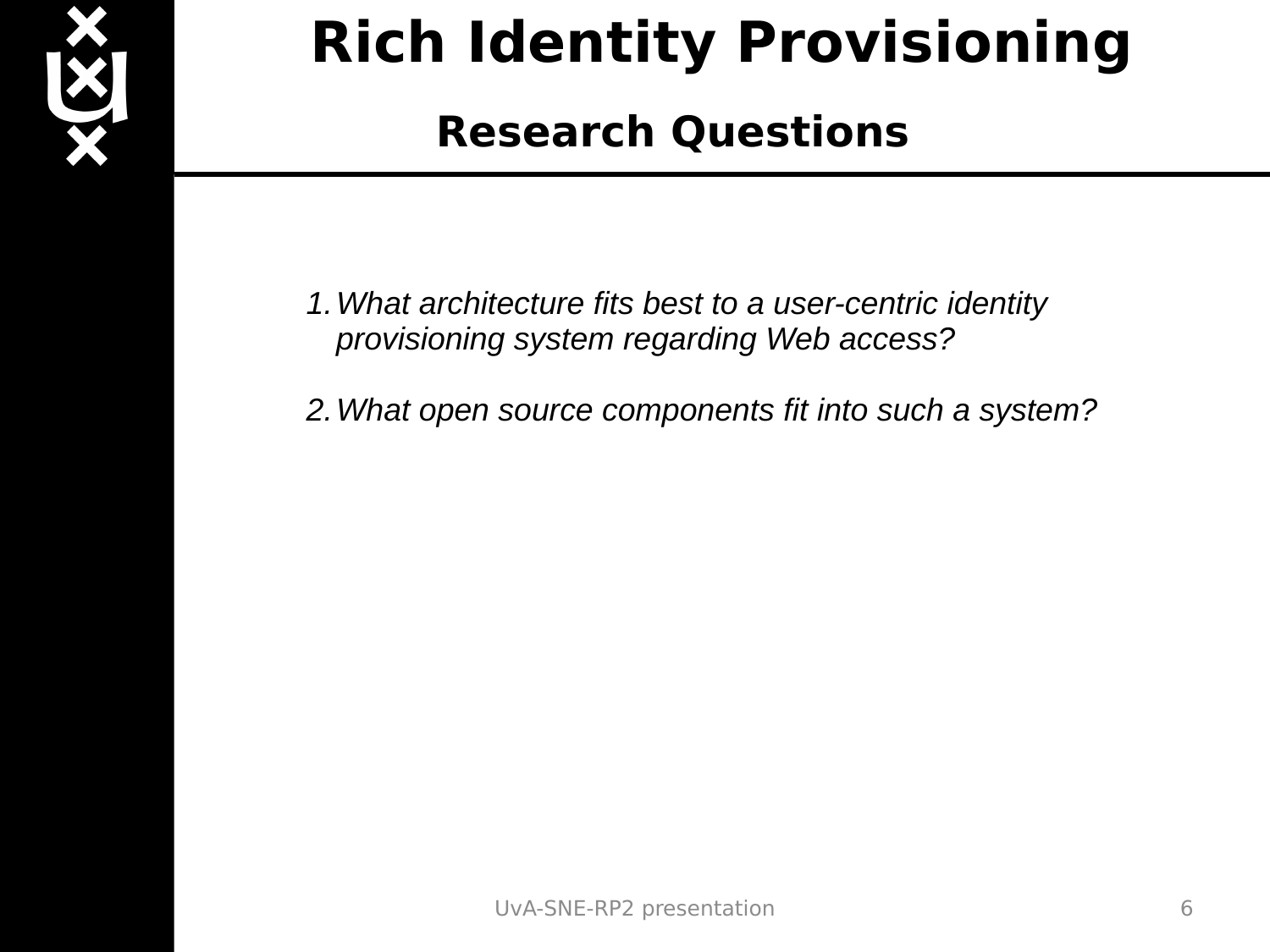

### **Related work**

Reports on issues regarding Identity provisioning

- User-centric :Data-store architecture
- Security :Trusted module (SmartCard)
- Privacy :Cross-layer privacy



Project:

• Global architecture  $\implies$  answer research questions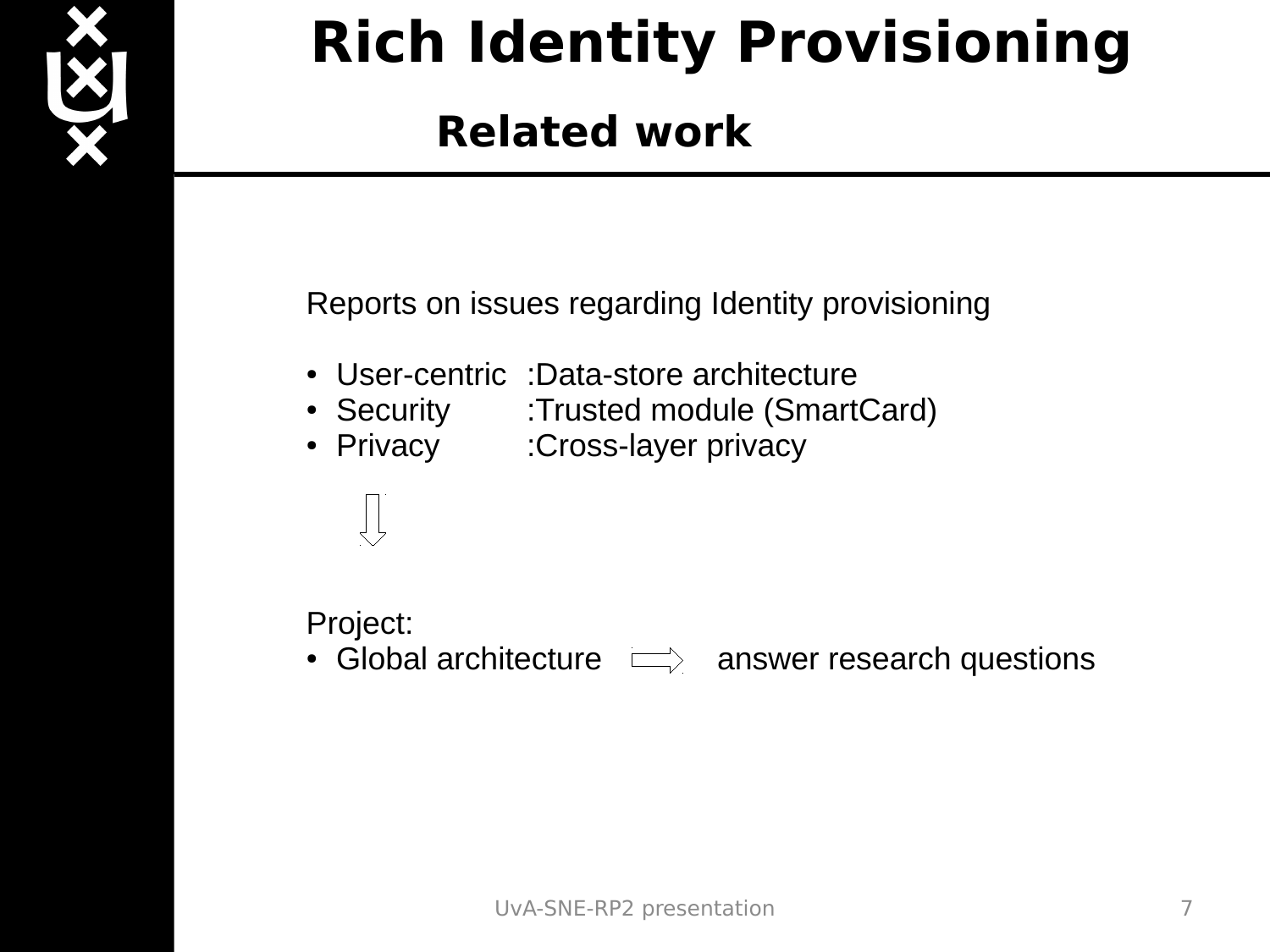

### **RIP Architecture**

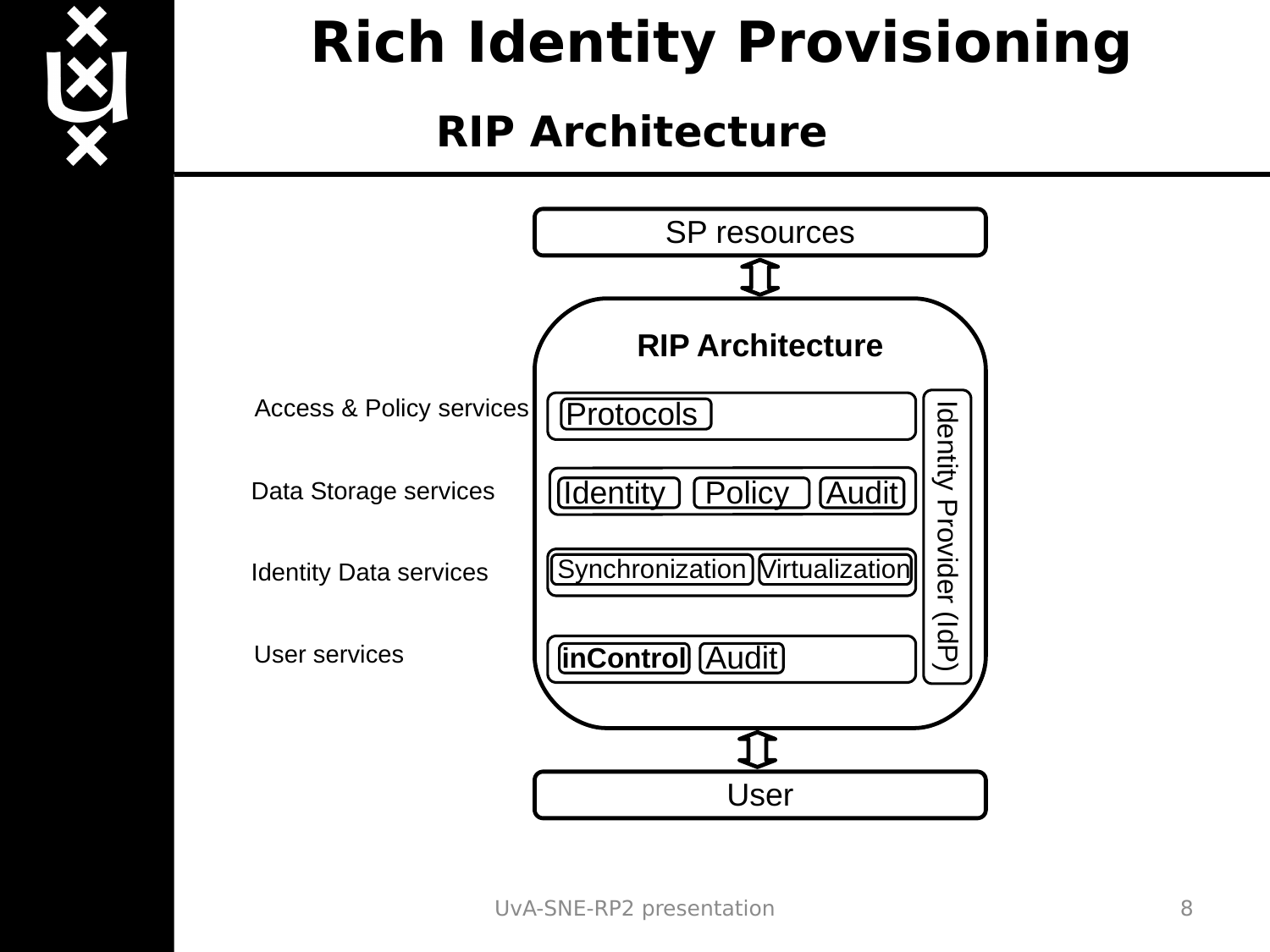

#### **RIP Architecture**

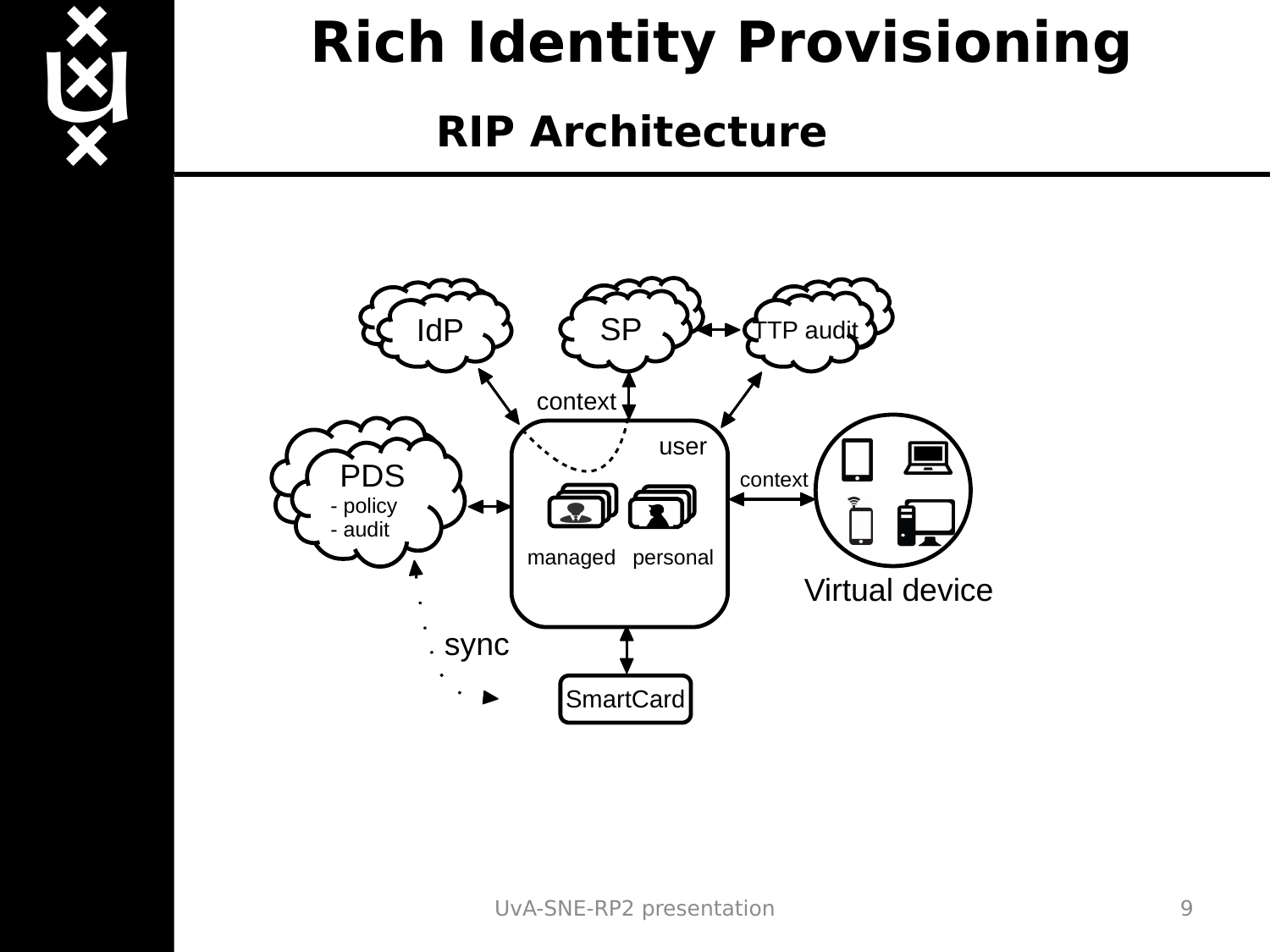

### **RIP Architecture**

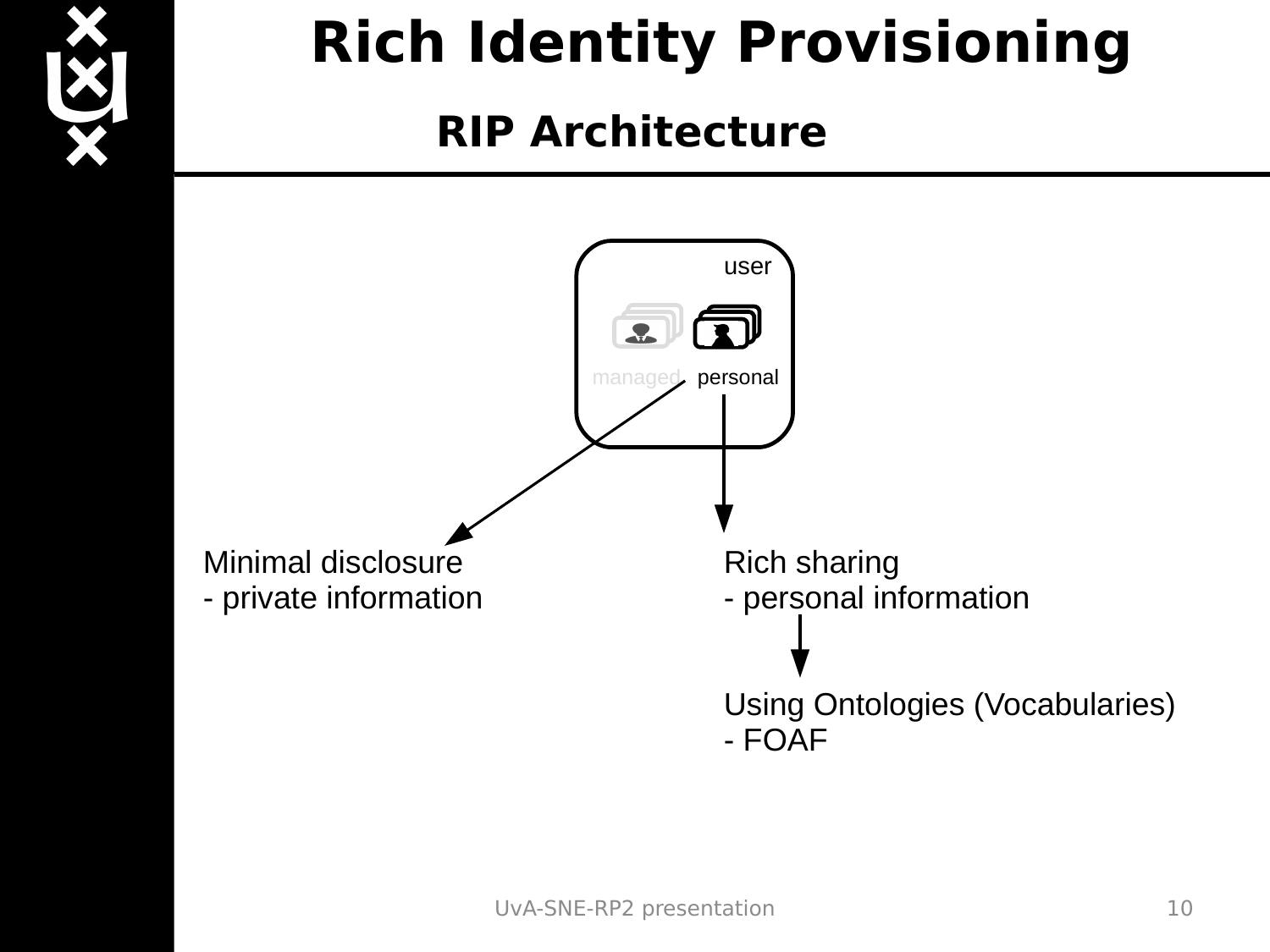

#### **Open source components**

| Implementation   | <b>Identifier used</b> | <b>Minimal Disclosure</b> | <b>Rich Sharing</b> |
|------------------|------------------------|---------------------------|---------------------|
| <b>BrowserID</b> | e-mail address         | $\sqrt{}$                 |                     |
| <b>SQRL</b>      | site-specific key      | $\sqrt{}$                 |                     |
| <b>TiQR</b>      | QR code                | $\sqrt{}$                 |                     |
| U-prove          | key                    | $\sqrt{}$                 |                     |
| OpenID           | <b>URI</b>             | $\sqrt{}$                 |                     |
| WebFinger        | e-mail address         |                           | $\sqrt{}$           |
| WebID            | <b>URI</b>             |                           | V                   |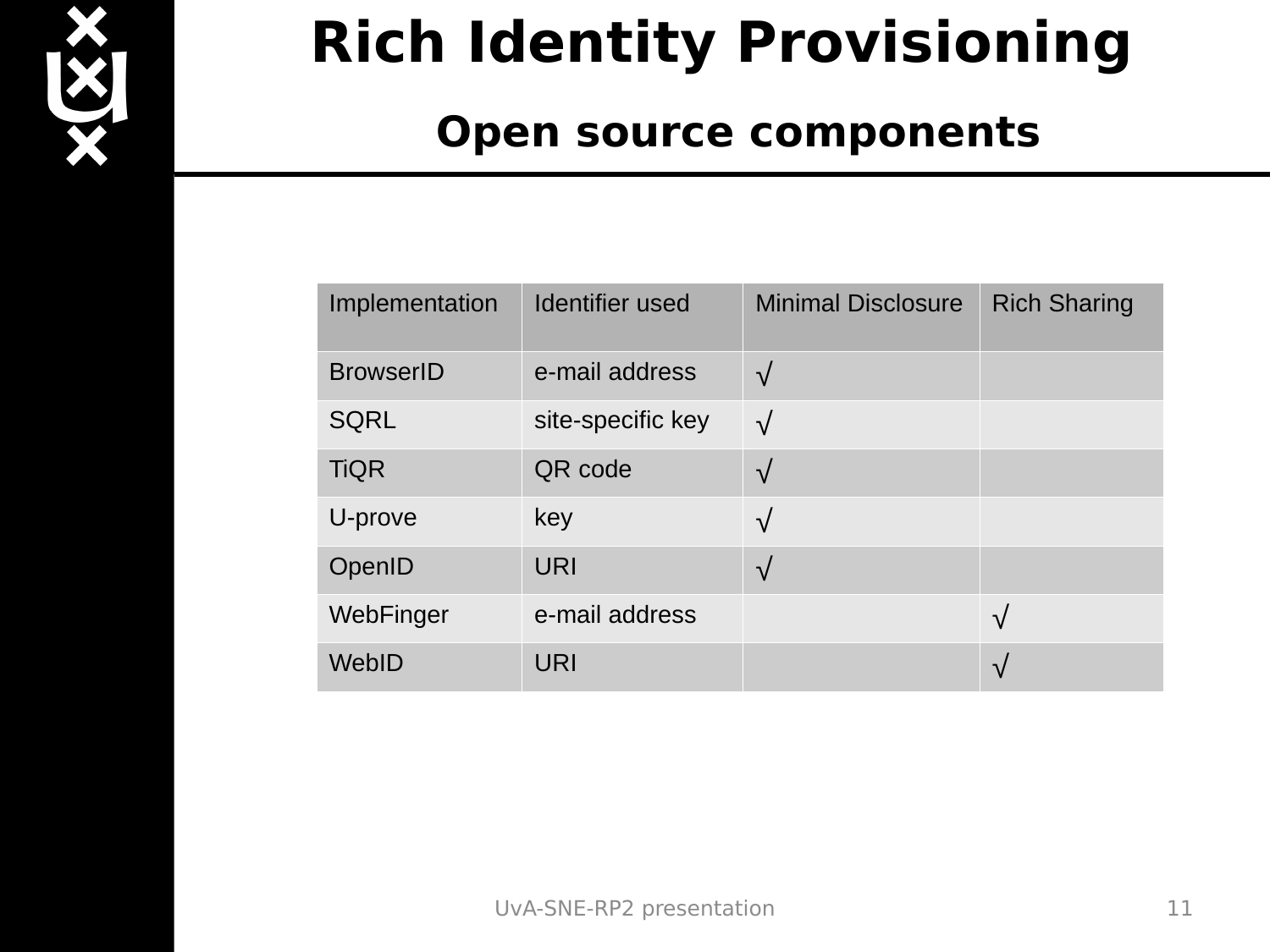

#### **Conclusion**

RIP Architecture fits to a user-centric identity provisioning system

- User controls personal digital identities
- IdP selection context-based

Open source components that fit into the architecture

- Minimal disclosure
- Rich sharing